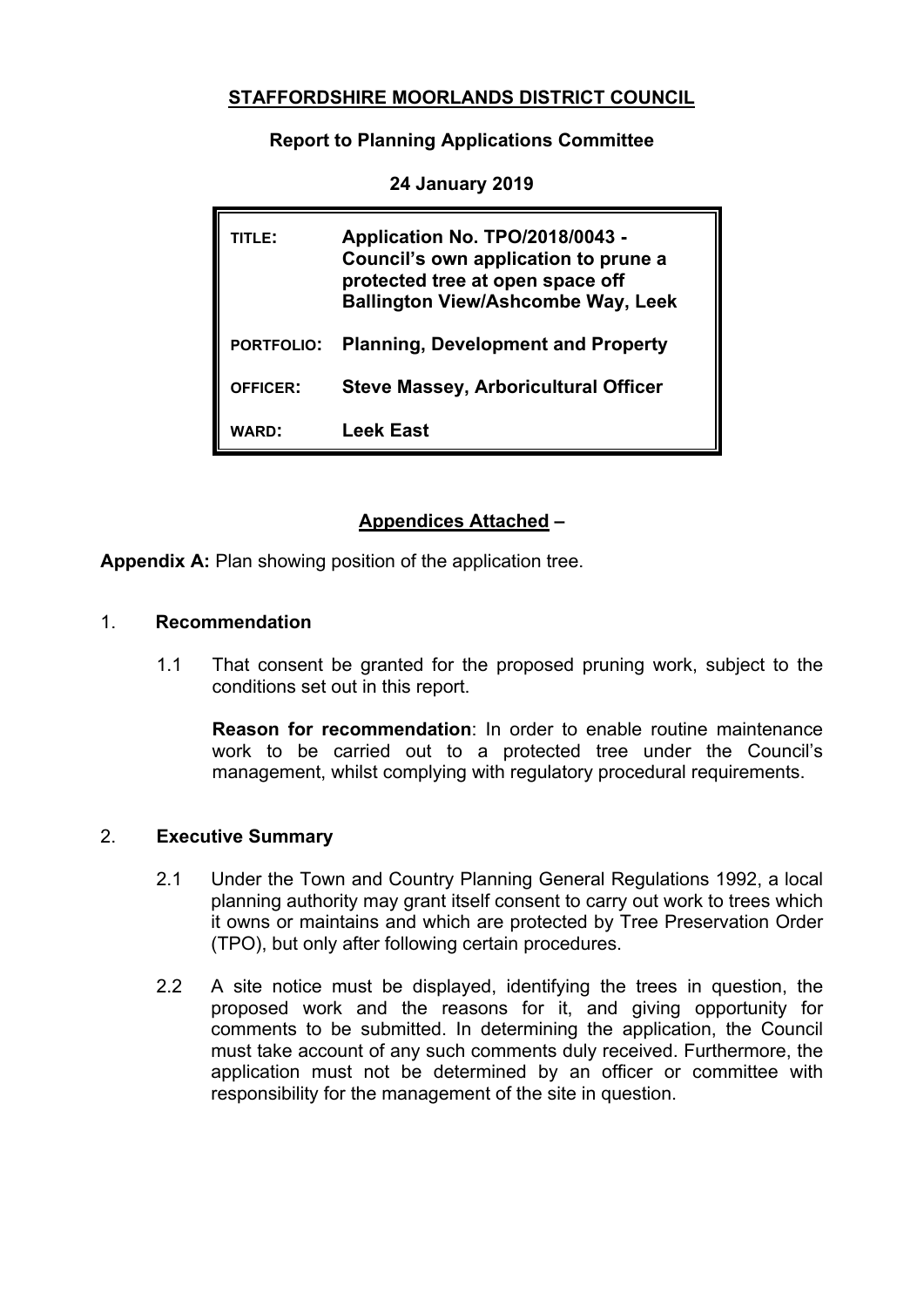- 2.3 To comply with these requirements, this Council has previously established procedures whereby such applications are reported to the Planning Applications Committee for determination, as this committee has no executive land management function and is also familiar with dealing with TPO applications.
- 2.4 The open space is owned and maintained by the Council, and comprises an informal path through a semi-wooded setting, accessed off Ballington View and Ashcombe Way and lying to the rear of properties at Cauldon Close. Some of the larger, older trees were included in TPO No. SM.13 prior to the development of Cauldon Close and the subsequent adoption of the open space.
- 2.5 Work is proposed to only one tree, being a mature Sycamore protected as T8 and identified on the plan at Appendix A to this report. This work comprises the removal of the sucker shoots arising from around the base of the tree, which will over time grow detrimentally as competing secondary stems into the boundary fence and through the main crown of the tree, together with reduction of an elongated lower secondary branch growing over the garden of 5 Cauldon Close, back to a suitable side branching point.
- 2.6 A site notice has been displayed. No comments about the application have been received.
- 2.7 Removal of the basal suckers would improve the overall form and amenity of the tree and guard against detrimental growth in the longer term which might otherwise damage the property boundary fence. Whilst partial reduction of the elongated branch would in practice have very little beneficial impact on the degree of shading of the adjacent private garden it would have no detrimental impact on the amenity value or condition of the tree and therefore it would not be appropriate to refuse the application on such grounds.
- 2.8 The proposed work is very minor in nature and extent, and is considered to be appropriate and in accordance with the Council's adopted Tree Strategy. It is recommended that consent be granted subject to the following standard conditions:
	- (1) The consent be valid for a period of 2 years from the date of the decision notice; and
	- (2) The approved work shall be carried out in accordance with British Standard 3998:2010 *Tree Work – Recommendations*.

### 4. **Implications**

- 4.1 Community Safety (Crime Nil. and Disorder Act 1998)
- 4.2 Employees Nil.